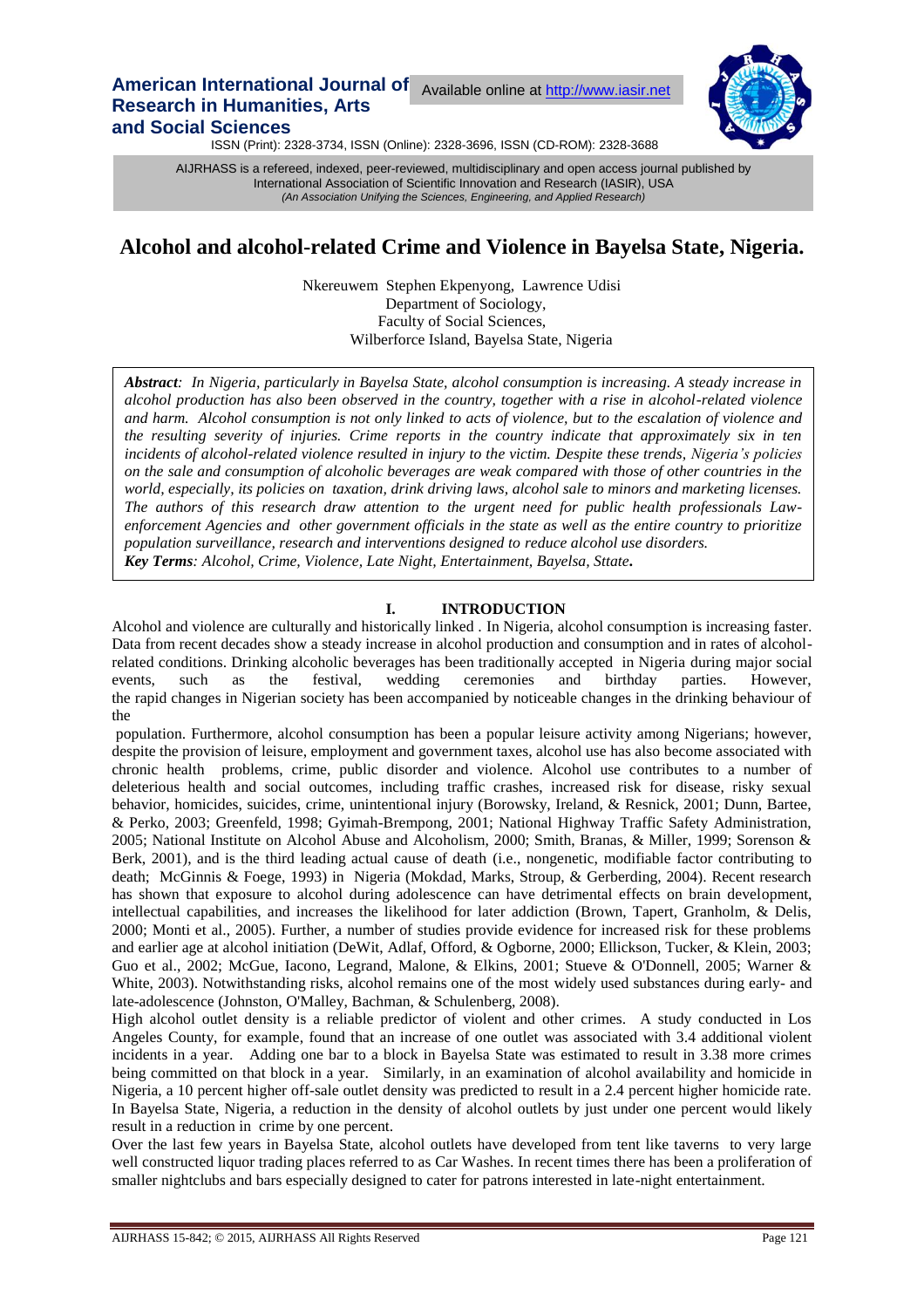Today there appears to be growing support for addressing the link between alcohol and violence through interventions in the various contexts in which it occurs (e.g., physical, social, etc.). This includes interventions in the alcohol environment, focusing on how, when and where alcohol is sold and consumed. However, developing appropriate interventions requires careful attention to the complex, interactive relationship between alcohol and violence. This paper examines this relationship.

# **II. The Use of Alcohol in Crime**

Internationally, [particularly in Nigeria, Australia, United Kingdom (UK) & the United States of America (US)] it has been established that alcohol has been involved in about 40% - 70% of homicides, assaults and street disturbances (Cookson, 1992; Davey & French, 1995; Dingwall, 2006; Greenfeld, 1998). Self-reports and surveys of prisoners and convicted offenders have consistently demonstrated that a substantial proportion of this group are young males (about 40-60%) and they have consumed alcohol prior to, or at the time of committing their offence (see Dingwall, 2006; Greenfeld, 1998; Indermaur & Upton, 1988; National Institute of Justice, 1991). In 1996, over a third (36%) of all convicted offenders (some 5.3 million) under the control of US correctional agencies were estimated to have been under the influence of alcohol at the time of the offence (Greenfeld, 1998). Similar findings have been reported in a Canadian prisoner population in which 38% were found to have used alcohol at the time of their most serious offence (Pernanen, Cousineau, Brochu, & Sun, 2002). Furthermore, this study found alcohol to be involved with 44% of violent offences. A study in New Zealand found that 50% of prisoners at the time of their imprisonment were alcohol dependent (Bushnell & Bakker, 1997). A number of Australian prisoner studies conducted between the 1960s and 1980s reveal similar results to the findings in UK, US, New Zealand and Canada. In the state of Victoria, Australia the proportion of prisoners reporting the use of alcohol prior to their offence had increased by 22% between 1968 and 1985 (from 59% to 81%, Bartholomew, 1985).

In addition, while Bartholomew (1985) found that alcohol use preceded a variety of offences, it was more commonly used prior to violent offences. Prisoner surveys undertaken in Tasmania and Western Australia also indicate that a substantial proportion of the prisoners report alcohol being associated with their offending (Indermauer, 1990; White & Boyer, 1985). Although it was found in a Western Australian prisoner sample that 52.4% of them thought alcohol was connected to their imprisonment, only 26.8% of the same sample was concerned about their alcohol use (Indermaur & Upton, 1988).

Studies in the 1990s and early  $21<sup>st</sup>$  century examining the use of alcohol in connection with offending also record a high correlation between alcohol and crime (see Dingwall, 2006; Pernanen et al., 2002; Richardson & Budd, 2003; Rossow, 2004; Rossow, 2001). Offenders who are prone to repeatedly offend have been found to consume alcohol at high levels during the six month period prior to the offence, and also drink more heavily on the day before the offence (Zamble & Quinesy, 2001). A significant proportion of victims are also likely to have consumed alcohol prior to being victimised (Makkai, 1997; Collins & Messerschmidt, 1993; Quigley & Leonard, 2000). In relation to homicide offences in Australia, some 34% of the perpetrators and 31% of the victims were affected by alcohol at the time of the incident (James & Carcach, 1997).

The vast majority of research clearly demonstrates that it is young males who are more likely to be involved in alcohol-related violence and crime (Dingwall, 2006). However, some recent research suggests that in recent decades the gap between young females and young males is narrowing in regards to some types of offences involving alcohol, particularly drink driving (Schwartz, 2008). Young females are also more likely to binge drink and become involved in alcohol-related fights compared to their mother's generation (Buddie & Parks, 2003; Hughes, Anderson, Morleo & Bellis, 2007).

### **III. The Relevance of Time, Place and Socio-Demographics to Alcohol-related Crime Hot spots of Crime, Disorder and Violence**

Some types of crime, particularly offences related to disorder and violence seem more likely to occur in certain places. This phenomenon has been observed by criminologists and sociologists since the late 19<sup>th</sup> century and throughout the  $20<sup>th</sup>$  century (Burgess, 1916, Glyde, 1856; Mayhew, 1968; Shaw & McKay, 1931). These early researchers noted that the clustering of specific types of crime occurred in distinguishable geographical areas that were more likely to be populated by individuals from poor social economic backgrounds (low education & low employment rates). More recent research has continued to find that some places within communities are more likely to experience a higher rate of criminal activity referred to as 'Crime Hot Spots' (Roncek & Maier, 1991; Sherman, Gartin, & Buerger, 1989). For example, Sherman et al. (1989) analysed spatial data related to calls for police over a 12 month period in Minneapolis, Minnesota of the US. It was discovered that 50% of the calls were located in only 3% of the locations, indicating that a small number of locations produced the most calls.

More recently the development of computer crime mapping and geographical referencing (for a review see Lersch, 2004) has allowed the occurrence of crime to be analysed in a more sophisticated and technical manner at the temporal and spatial level. This kind of analysis has demonstrated that most crime is not a random event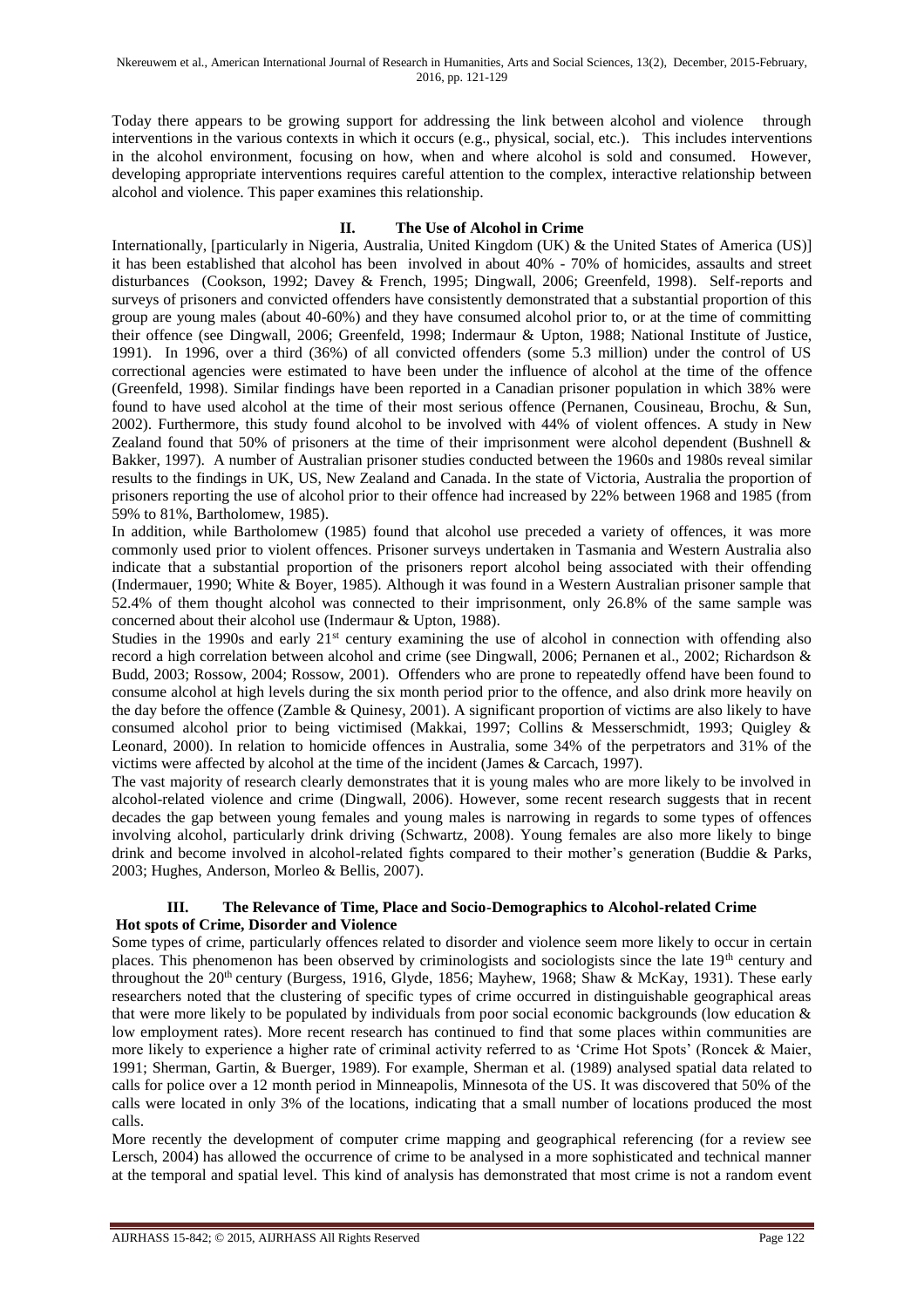(Block & Block, 1995; Jochelson, 1997) but occurs in concentrated places at certain times, especially where alcohol is available (Teece & Williams, 2000). Using crime mapping technology, Jochelson (1997) studied incidents of assaults and robberies recorded by police over a 2-month period in inner Sydney, Australia and found that there were specific 'Hot Spots' of crime. In a number of early US studies investigating crime 'Hot Spots', it was observed that residential blocks with bars and taverns had a larger proportion of crime compared to residential blocks without bars and taverns (Roncek & Bell, 1981; Roncek & Maier, 1991). The Roneck and Maier (1991) study analysed cross sectional data from 4,396 residential blocks of Cleveland from 1979 and 1981. The authors concluded that a variety of violent and property related crime was statistically significantly associated with areas more densely populated with bars and taverns.

### **Density of Alcohol Outlets and Crime**

Over the last few decades the relationship between the density of Alcohol outlets and crime has been extensively examined (Treno, Gruenewald, Remer, Johnson, & LaScala, 2007). The research literature draws a distinction between alcohol purchased and consumed on premises (referred to as on-premise sales) and alcohol purchased from premises that must be taken away and consumed elsewhere (referred to as off-premise sales) (see Treno et al., 2001). Alcohol outlets therefore refers to both the on-premise purchase and consumption of alcohol in places such as bars, clubs, restaurants, taverns, and hotels and to off-premise alcohol sales such as alcohol sold at liquor stores and grocery stores.

There is a broad range of research comprised of cross sectional, longitudinal and ecological studies examining the spatial relationships of alcohol outlets and crime, particularly crimes associated with violence and disorder (see Livingston, Chikritzhs, & Room, 2007; Scribner, MacKinnon, Dwyer, 1995; Speer, Gorman, Labouvie, & Ontkush, 1998; Stevenson, Brewer, & Lee, 1998). Some of these studies have been conducted at City/Town and county level utilising large population samples and aggregate data (Gorman, Speer, Labouvie, & Subaiya, 1998; Scribner et al., 1995) while other studies have focused on smaller geographical units in which local residential blocks are compared (Gorman, Speer, Gruenewald, & Labouvie, 2001; Scribner, Cohen, Kaplan, & Allen, 1999; Speer et al., 1998). Additionally, a number of studies have also examined the impact of socio-demographic characteristics (residential stability, race, age, education, income and employment) of areas surrounding a cluster of pubs, clubs and hotels (Nielson & Martinez, 2003; Gruenewald, Freisthler, Remer, LaScala, & Treno, 2006 ) as well as the impact of alcohol outlets on surrounding areas (Gorman et al., 2001; Zhu, Gorman, & Horel,

2004).

Two prominent cross sectional city/town level studies (Scribner et al., 1995; Gorman et al., 1998) examined the relationship between assaults and variables such as alcohol outlet density and socio-demographics in cities with a population base of over 10,000. The Scribner et al. (1995) study involved 74 cities in Los Angeles and the Gorman et al. (1998) study involved 223 cities in New Jersey. While the Scribner study found that alcohol outlet density was significantly related to the rate of assault independent of socio-demographic variables, the Gorman study found that alcohol outlet density did not predict an increase in assault rates independently of socio-demographic variables.

Although the Gorman study was designed to replicate the Scribner study, there were some differences in the way the data was analysed. For instance, the Scribner study used a least square regression analysis and univariate and bivariate analyses to study the relationships among variables, while the Gorman study relied upon hierarchical regression analysis. It should also be noted that the types of alcohol outlets examined as well as the size and number of cities examined differed between both studies. For example, there were 74 cities in the Scribner study which also compared two groups of on and off-premise sales, while the Gorman study examined 223 cities and compared three different groups involving on-premise sales, off-premise sales and a combined on and off-premise sales group.

However, following these sophisticated and innovative large scale studies there have been a number of other cross sectional studies (State/City & small neighbourhood block analysis) that have consistently verified the strong and positive nexus between alcohol outlets and antisocial activities (Alaniz, Cartmill, & Parker, 1998; Gorman et al., 2001; Gruenewald, Millar, Treno, Yang, Ponicki, & Roeper, 1996; LaScala, Gerber, & Gruenewald, 2000; Speer et al., 1998; Stevenson et al. 1999). It therefore appears that the contrasting finding by Gorman et al. (1995) could be an aberration. Nevertheless a number of cross sectional studies have been criticised for their failure to consider the affects of other factors on violence and criminal behaviour such as socioeconomic disadvantage, age, race and low education (see Stockwell & Gruenewald, 2004).

In addition, some studies including Gorman et al. (1998) and Speer et al. (1998) failed to control for spatial autocorrelation (data in adjacent areas impacting on the area under investigation) among geographic areas. Autocorrelation has been found to bias statistical estimates resulting in inflated standard errors in the case of positive spatial autocorrelation and deflated standard errors in the case of negative spatial autocorrelation, especially when the sample is based on small geographic areas such as contrasting residential blocks (Gruenewald et al., 1996; Lipton & Gruenewald, 2002).

A number of more recent studies have used sophisticated spatial techniques taking into account the social fabric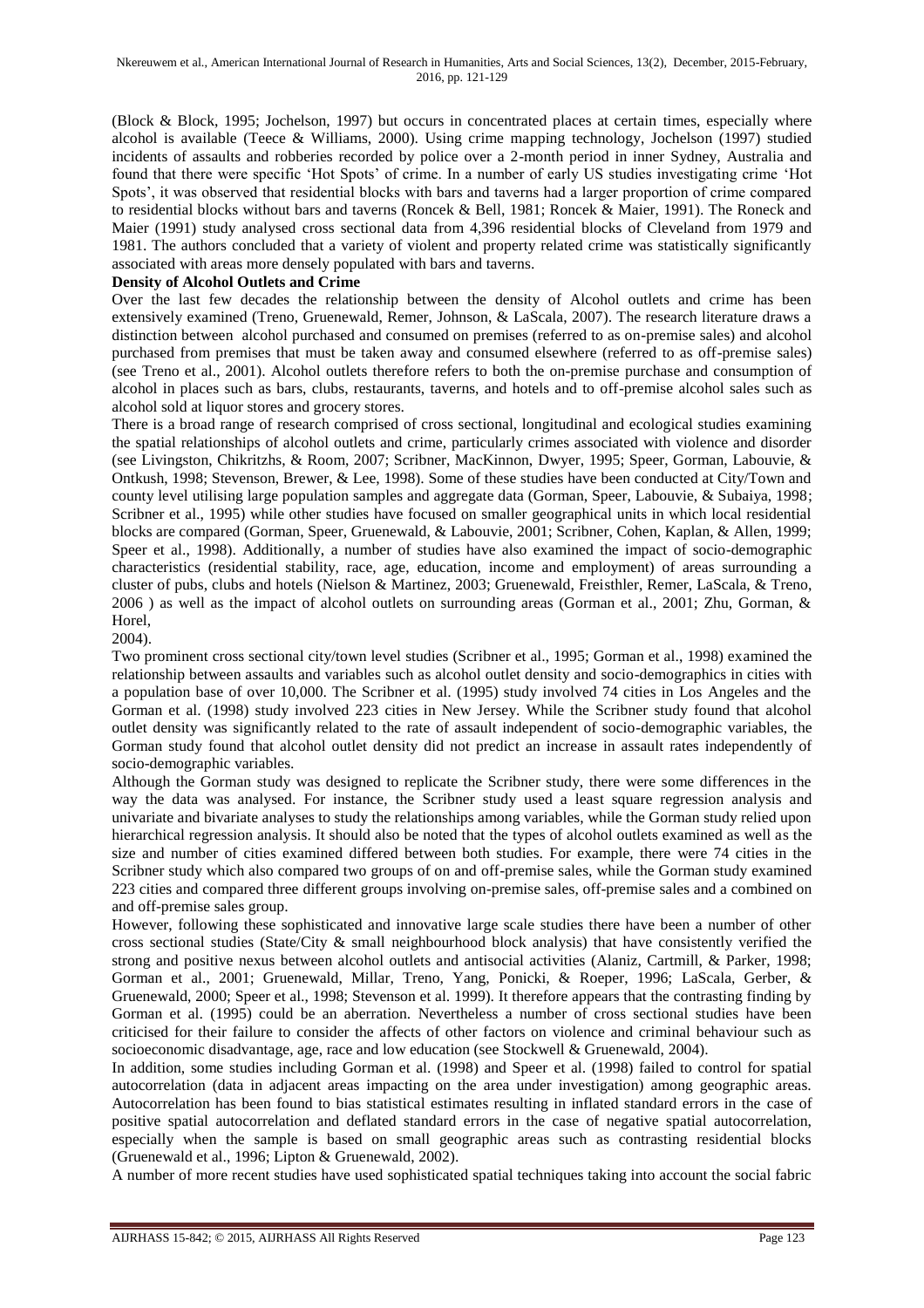#### Nkereuwem et al., American International Journal of Research in Humanities, Arts and Social Sciences, 13(2), December, 2015-February, 2016, pp. 121-129

of local communities when examining the impact of areas densely populated with alcohol liquor outlets (Alaniz et al., 1998; Lipton, Gorman, Wieczorek, & Gruenewald, 2003; Lipton & Gruenewald, 2002; Gruenewald et al., 2006; Gruenewald et al., 1996; Neilson & Martinez, 2003; Scribner et al., 1995; Speer et al., 1998; Zhu, Gorman, Horel, 2006). While the socio-demographics of particular areas are considered to be related to increased levels of disorder and violence (Krivo & Peterson, 1996) the addition of high levels of alcohol outlets seem to exacerbate the level of disorder and violence (Gorman et al., 2001; Neilson & Martinez, 2003). Studies specifically controlling for the effects of socio-demographic factors have found that the density of alcohol outlets and the associated violence is independent of the socio-demographic characteristics of surrounding areas (Gorman et al., 2001; Scribner et al., 1995; Speer et al., 1998). In the Gorman et al. (2001) study, data was collected for 98 roup blocks and the multivariate regression analysis revealed that alcohol outlet densities (more violence in high density compared to low density areas) explained close to 20% of the variability in violent crime rates across block groups. In other words, alcohol outlet density was more likely to explain the increase in violence rather than neighbourhood characteristics. Although Gorman et al. (2001) along with Lipton andGruenewald (2002) found that socio-demographic characteristics in local and adjacent areas influence the levels of violence, the most important predictor seems to be the density of alcohol outlets. In addition, using a spatial population model Gorman et al. (2001) found that while high alcohol outlets impacted adversely on violence in areas where they were located, adjacent block groups were not adversely affected. However, in contrast Zhu et al. (2004) found that high alcohol outlet areas did have an adverse impact on violence in adjacent neighbourhood areas. While the aforementioned studies clearly demonstrate the importance of alcohol outlet density to the levels of disorder and violence, the socio-demographics of nearby neighbourhoods seem to interact with outlet density related violence.

However, the extent of the influence of neighbourhoods surrounding areas with an over abundance of pubs, bars and nightclubs remains controversial. The interactive relationship between alcohol outlet density and the sociodemographics factors require further exploration in order to discover whether the socio-demographics of a particular area encourage the density of alcohol outlets or whether the level of alcohol outlet density affects the social fabric of the nearby communities. The complexity of the alcohol outlet density/violence and disorder relationship is amplified by the fact that different types of alcohol outlets seem to impact on violence and disorder to varying degrees. The present study is therefore an attempt to examine whether there is a relationship or not between high density of alcohol outlets and crime in Bayelsa State.

### **IV. Guiding Hypotheses**

- (1) There is a significant difference between Alcoholics and non-Alcoholics in committing crimes in Bayelsa State
- (2) High alcohol outlet density is a reliable predictor of violent and other crimes

### *Methodology*

This study adopts a descriptive research design. A simple random sampling technique was adopted to select 300 respondents in Bayelsa State. In so doing, discreet numbers are allocated to each element in the sample frame and all are placed into a basket. With eyes closed, we randomly selected 300 respondents (one at a time) to form our sample size. This study depended on both primary and secondary sources of data collection. The primary sources of data included the use of self-designed questionnaires while the secondary sources of data were derived from the works of other scholars.

#### *Data Presentation and Analysis*

Data presentation is based on the relevant objectives and hypotheses outlined above. The objectives are measured with simple percentage analysis, while the research hypotheses are tested using the chi-square statistical tool.

|  | Table 1: Types of Crimes committed by Alcoholics in Bayelsai |
|--|--------------------------------------------------------------|
|--|--------------------------------------------------------------|

**Table 1:** *Types of Crimes committed by Alcoholics in Bayelsa i*

| Type of Crime          | Frequency | Percentage |
|------------------------|-----------|------------|
| <b>Violent Crimes</b>  | 63        | 21.0       |
| <b>Property Crimes</b> | 96        | 32.0       |
| Drug Related Crimes    | 125       | 41.7       |
| <b>Others</b>          | 16        | 5.3        |
| Total                  | 300       | 100        |

As per the above table, 63 (21.0%) of respondents' offences were identified as violent crimes, 96 (32.0%) were identified as property crimes, 125 (41.7%) were drug related and 16 (5.3%) were identified as other crimes.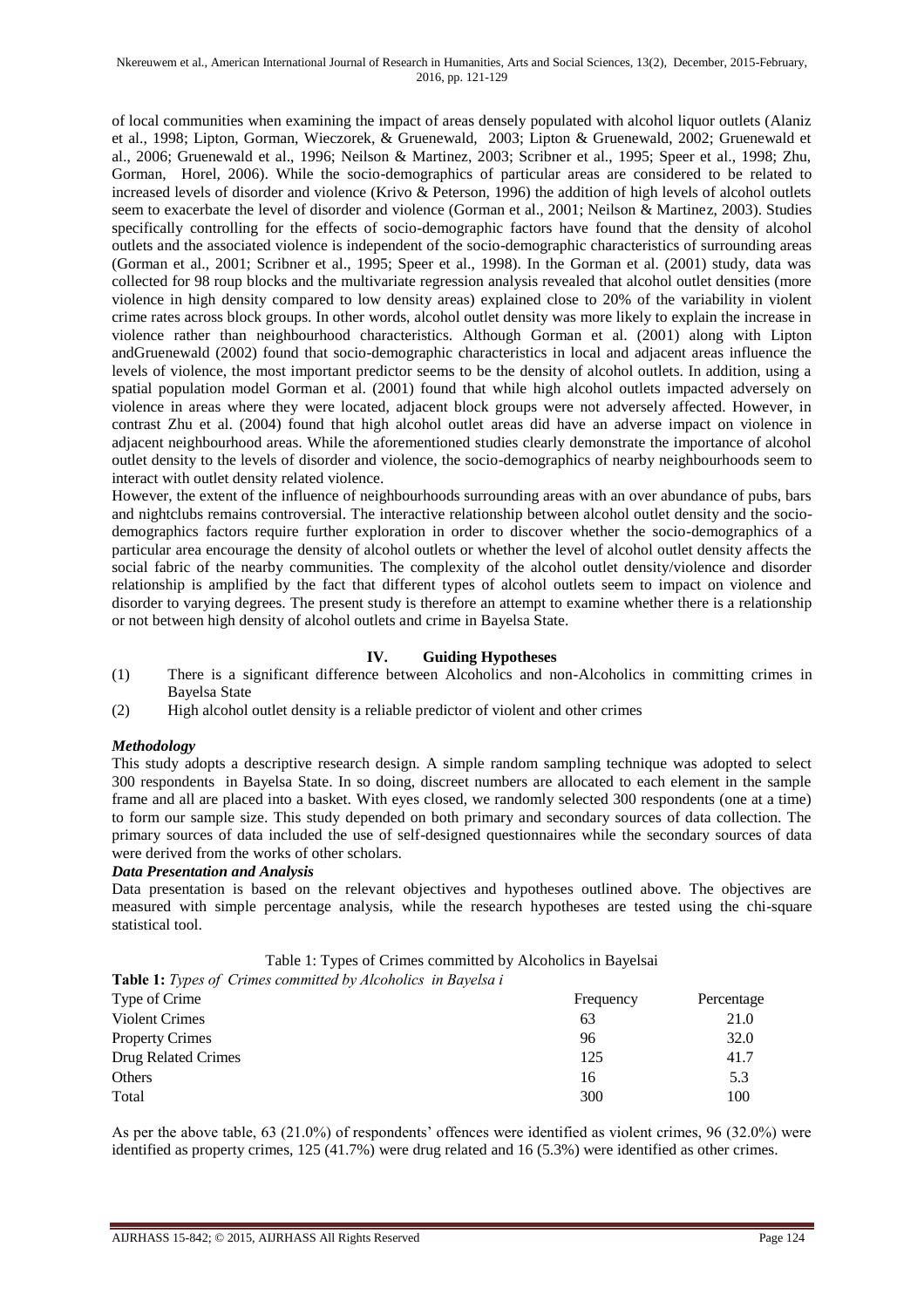|                            | Table 2: Alcoholics commit more crimes than non-Alcholics |              |  |
|----------------------------|-----------------------------------------------------------|--------------|--|
| <b>Answer Alternatives</b> | Frequency                                                 | Percentage % |  |
| Agree                      | 207                                                       | 69.0         |  |
| Undecided                  | 15                                                        | 5.0          |  |
| Disagree                   | 78                                                        | 26.0         |  |
| Total                      | 300                                                       | 100          |  |

A Table 2 indicates, 207 (69.0%) of respondents agreed that Alcoholics commit more crimes than non-Alcoholics, while 15 (5.0%) remained undecided and 78 (26.0%) disagreed.

| Table 3: High alcohol outlet density is a reliable predictor of violent and other crimes |           |            |
|------------------------------------------------------------------------------------------|-----------|------------|
| <b>Answer Alternatives</b>                                                               | Frequency | Percentage |
| Agree                                                                                    | 44        | 14.6       |
| Undecided                                                                                | 50        | 16.7       |
| Disagree                                                                                 | 206       | 68.7       |
| Total                                                                                    | 300       | 100        |

As Table 3 reveals, 44 (14.6%) of the respondents agreed that High alcohol outlet density is a reliable predictor of violent and Bayelsa State, while 50 (15.7%) were undecided, and 206 (68.7%) disagreed.

#### **Test of Hypotheses**

H1: There is a significant difference between Alcoholics and non-Alcoholics in committing crimes in Bayelsa State.  $Table 4: Y<sup>2</sup> Column for Hymothecia<sup>1</sup>$ 

|                   | Table 4: $\Lambda$ - Calculation for Hypothesis T |            |            |       |
|-------------------|---------------------------------------------------|------------|------------|-------|
| Respondents Agree |                                                   | Disagree   | Undecided  | Total |
| Female            | 62(75.6)                                          | 46 (32.76) | 18 (17.64) | 126   |
| Male              | 118 (104.4)                                       | 32 (45.24) | 24 (24.36) | 174   |
| Total             | 180                                               | 78         | 42         | 300   |

From the above table, the chi-square  $X^2$  calculated value for Hypothesis 2 is as follows:

Chi-square  $X^2 = 2e$ 

Where  $o = Observed frequency$ ,  $e = Expected frequency$ 

Expected value is calculated by multiplying the row total by column total for each response and then dividing by the total number of respondents.

Chi-square  $X^2 = 2e$  $=(62-75.6)^2+(118-104.4)^2+(46-32.76)^2+(32-45.24)^2+(24-24.36)^2+(18-17.64)^2$ 75.6 104.4 32.76 45.24 24.36 17.64  $= 2.45+1.77+5.35+3.87+0.007+0.005 = 13.5$ 

Chi-square  $(X^2)$  calculated value = 13.5

To compare calculated value with table value, Degree of Freedom (DF) is ascertained thus:  $DF = (R-1) (C-1)$  $= (2-1) (3-1)$ 

 $= 1x2$ 

 $DF = 2$ 

At 2 DF, the table value of  $X^2$  at 0.05 level of significance = 5.99

Decision Rule: The general acceptable decision rule for the application of the Chi-square test states: accept the null hypothesis if the calculated value is less than the table value and reject null hypothesis if the calculated value is greater than the table value. In this study, since the calculated value of  $X^2$  is 13.55 and the table value is 5.99, the hypothesis which states that there is a significant difference between Alcoholics and non-Alcoholics in committing crimes in Bayelsa State is accepted.

H2: High alcohol outlet density is a reliable predictor of violent and other crimes in Bayelsa State. Table 5:  $X^2$  Calculation for Hypothesis 2

| Respondents Agree |             | Disagree   | Undecided | Total |
|-------------------|-------------|------------|-----------|-------|
| Female            | 60 (73.92)  | 46(35.28)  | 20(16.8)  | 126   |
| Male              | 116(102.08) | 38 (48.72) | 20(23.2)  | 174   |
| Total             | 176.        | 84         | 40        | 300   |

From the above table, the chi-square  $X^2$  calculated value for Hypothesis 1 is as follows: Chi-square  $X^2 = 2e$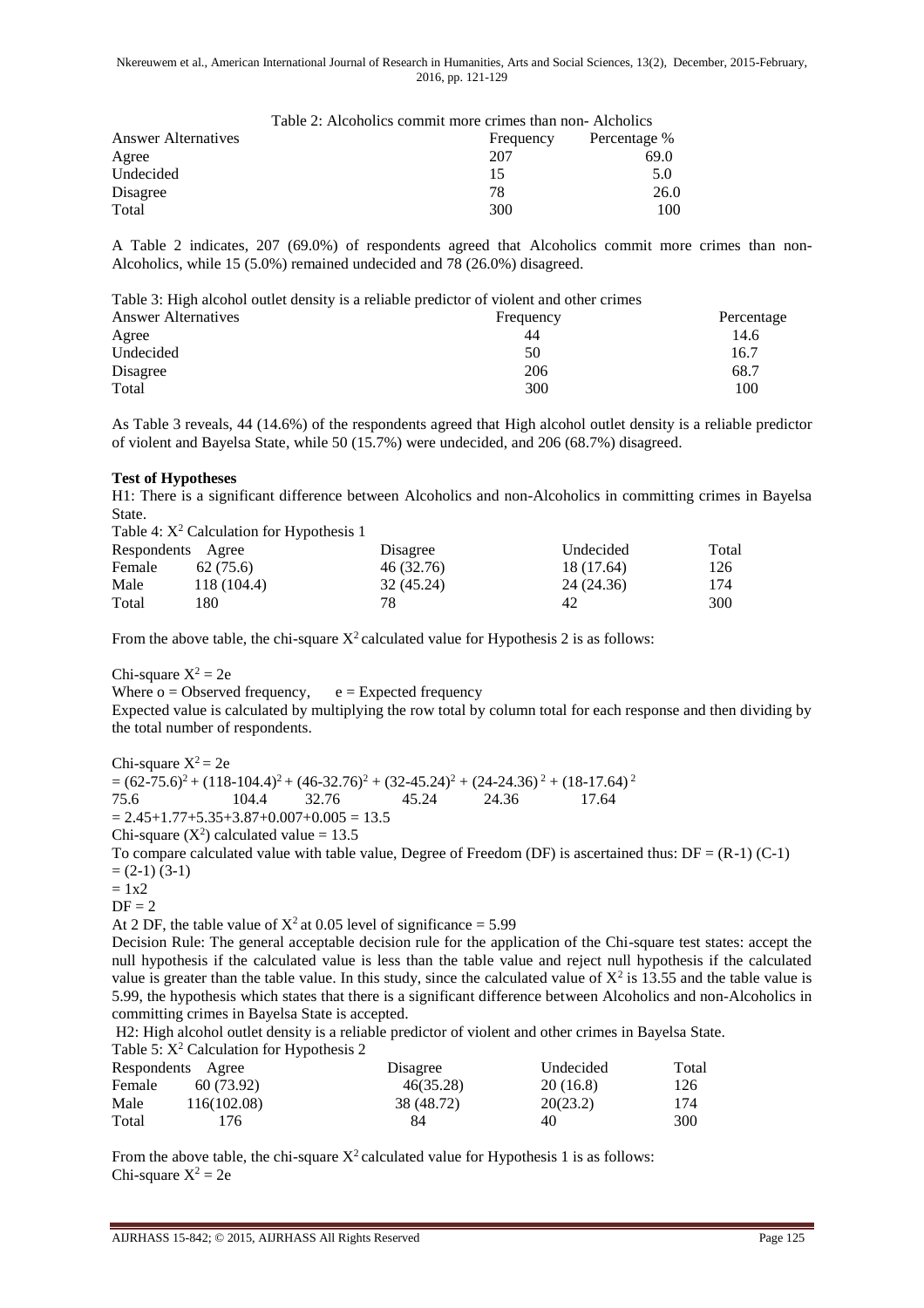Where  $o = Observed frequency$ 

e = Expected frequency

Expected value is calculated by multiplying the row total by column total for each response and divided by total respondents.

Chi-square  $X^2$ =2e

 $= (60-73.92)^2 + (116-102.08)^2 + (46-35.28)^2 + (38-48.72)^2 + (20-23.2)^2 + (20-16.8)^2$ <br>  $= 35.28$ <br>  $= 48.72$ <br>  $= 23.2$ <br>  $= 16.8$ 

73.92 102.08 35.28 48.72 23.2 16.8

 $= 2.62+1.90+3.12+2.32+0.60+0.44 = 11.0$ 

Chi-square  $(X^2)$  calculated value = 11.0

To compare calculated value with table value, Degree of Freedom (DF) is ascertained thus:  $DF = (R-1) (C-1)$  $=(2-1)(3-1) = 1x2$ 

 $DF = 2$ 

At 2 DF, the table value of  $X^2$  at 0.05 level of significance = 5.99

Decision Rule: The general acceptable decision rule for the application of the Chi-square test states: accept the null hypothesis if the calculated value is less than the table value and reject null hypothesis if the calculated value is greater than the table value. In this study, since the calculated value of  $X^2$  is 11.0 and the table value is 5.99, the hypothesis which states that High alcohol outlet density is a reliable predictor of violent and other crimes in Bayelsa State. is accepted.

#### **V. Discussion of Findings**

The extant literature substantiates many immediate consequences of alcohol use among underage youth that include, but are not limited to, increased risk for: criminal activity, alcohol-related traffic crashes, fatalities, and risky driving behavior, unintentional injury, risky sexual behavior, delinquency, and depression. Additionally, alcohol use during adolescence has also been shown to contribute to a number of more distant consequences, such as: diminished neurocognitive functioning, various cancers, cardiovascular disease, increased risk for alcohol abuse and dependence, other illicit drug use, and alcohol-related traffic crashes. Data concerning this objective was presented in Table 1. The data shows that drug related offences are the most common type of Alcoholics offence with 41.7% of respondents having committed at least one drug related crime. Other types of crimes prevalent among the Alcoholics included violent crimes against persons at 8% and property crimes at 32.3%. These findings, that Alcholics in Bayelsa State are most often involved in drug related crimes, support previous findings by Ekpenyong and Aakpege (2014) and Makinde (2007), who discovered in Port Harcourt that studentswho consume Alcoho are more prone to drug related offences .

In terms of crimes committed by Alcoholics, we sought some degree of measurability and so made use of agree, undecided and disagree as answer alternatives.In the data presented in Table 2, 69% of the respondents attested to the fact that Alcholics commit more crime than non- Alcoholics. A number of studies from the fields of sociology and criminology have found a positive correlation between alcohol and crime (Blount, Silverman, Sellers, & Seese, 1994; Bromley & Nelson, 2002; Greenfeld, 1998; Gyimah-Brempong, 2001; National Institute on Alcohol Abuse and Alcoholism, 2000; Parker, 1993; Parker, 1995; Parker & Cartmill, 1998; Roizon, 1997; Scribner, Cohen, Kaplan, & Allen, 1999; Stitt & Giacopassi, 1992; Valdez, Kaplan, Curtis, & Yin, 1995; Vanoers & Garretsen, 1993; Zhang, Welte, Wieczorek, & Messner, 2000). In an analysis of national, longitudinal data on the prevalence of alcohol involvement in crime, Greenfeld (1998) found that approximately 3 million violent crimes occur each year in which the victim perceived the offender to have been drinking at the time of the offense. Additionally, two-thirds of victims who suffered violence from an intimate partner reported that alcohol had been a factor. Further, among violent offenders, 41% of probationers, 41% of those in local jails, 38% of those in state prisons, and 20% of those in federal prisons were estimated to have been drinking when the crime was committed. More recently, Miller and colleagues (2006) estimated that 57% of violent crimes (e.g. rape, robbery, assault, murder), 67% of crimes against children (e.g. physical and sexual abuse), and 58% of property crimes (e.g. larceny, burglary, motor vehicle theft) were attributable to alcohol and other drug use. Moreover, the authors estimate that alcohol-attributable crimes have an economic cost of \$84 billion, more than double the estimated \$38 billion in costs due to other drug-attributable crimes (Miller, Levy, Cohen, & Cox, 2006).

In terms of whether high alcohol outlet density is a reliable predictor of violent and other crimes in Bayelsa State, we applied data collected from observations made during a field visit to the city. Data derived from this was presented in Table 3 and was measured using a three point Likert Scale question (agreed undecided and disagreed). According to the data, 68.7% of respondents felt that high alcohol outlet density is a reliable predictor of violent and other crimes in Bayelsa State. Nonetheless, fieldwork observations as well as the responses of the respondents to unstructured interviews clearly indicate high alcohol outlet density is a reliable predictor of violent and other crimes in Bayelsa State. This finding is consistent with the research by Ogborne, 2000 conducted in Los Angeles County that an increase of one outlet of Alcohol was associated with 3.4 additional violent incidents in a year.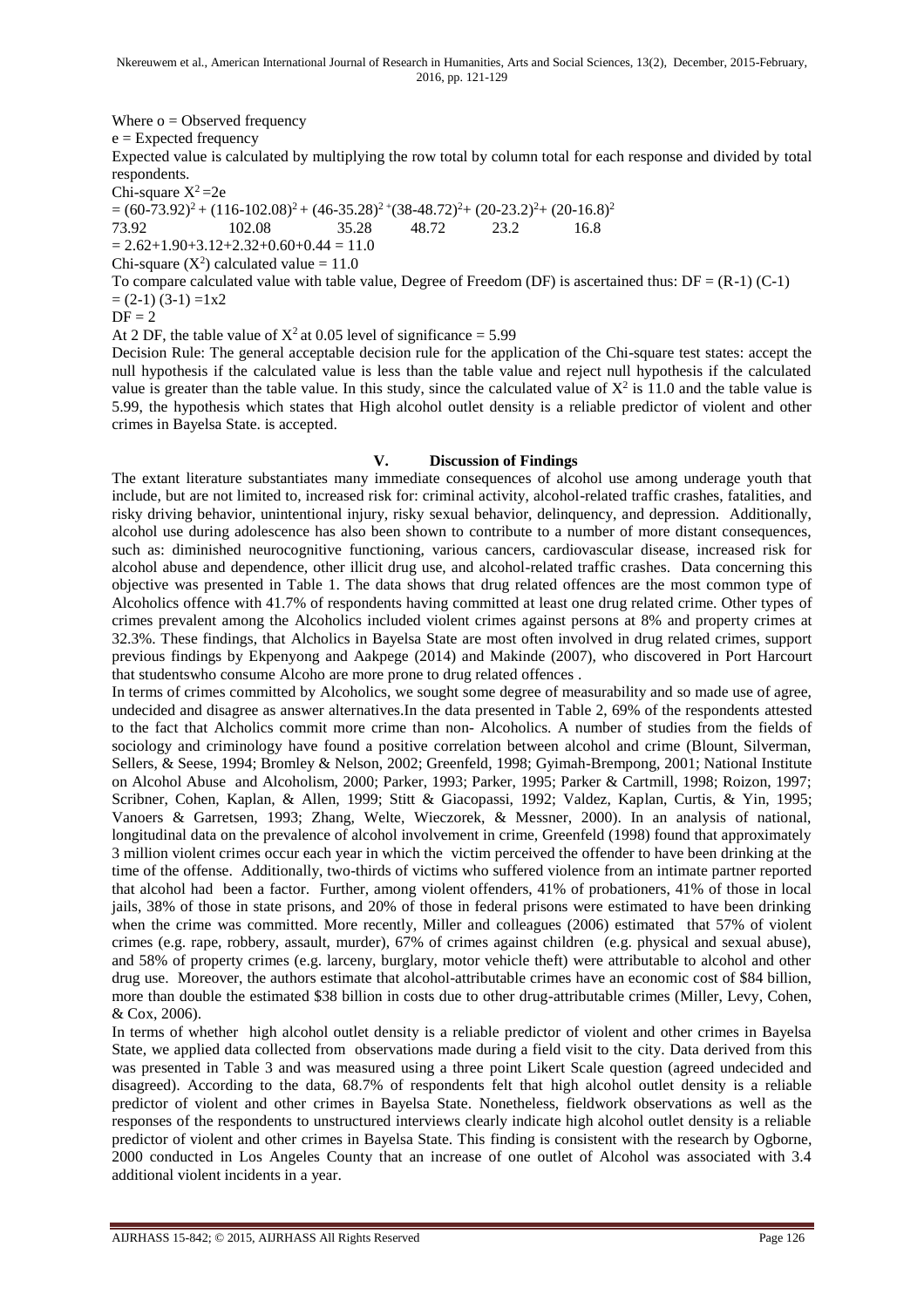#### **VI. Conclusion and Recommendations**

The expansion of alcohol production and consumption in Bayelsa State over recent decades has been followed by a predictable increase in both acute and chronic problems resulting from alcohol use, and the increase is likely to accelerate in the future. Whatever the exact cause and effect relationship, there is now consensus among researchers that alcohol contributes to acts of violence and that reducing availability and improving the environment in which alcohol is sold and consumed can result in a reduction of violent crime. The results of alcohol enforcement efforts in different localities suggest that targeted enforcement of liquor laws, combined with training alcohol outlet employees, improving outlet policies regarding alcohol service practices, increasing community involvement, and related strategies can result in a reduction of violence. The results also suggest that cooperation among enforcement and regulatory agencies at the local, state, or national level can enhance the effectiveness of these enforcement efforts.

This study suggests its potential for preventing violence and highlights the need for additional research to assess enforcement's impact and optimal design. The urgency of this prevention agenda is demonstrated by the staggering human, social, and economic costs of alcohol-related harm and the need for new and innovative strategies for its prevention. Insuring adequate resources for enforcing alcohol laws needs to be given a high priority among state and federal legislators, policy makers, governmental agencies, law enforcement personnel, community activists, and researchers.

#### **References**

- Adekejab, M. (1993). Psychosocial correlates of alcohol, Tobacco and Cannabis use finding from a Nigerian University. Drug and Alcohol dependence, 33,247-256.
- Adewuya, A. O. (2005). Validation of the alcohol use disorders identification test (Audit) as a screening tool for alcohol-related problems among Nigerian University students. Alcohol and Alcoholism, 40 575-577.
- Akyeampong, E. (1996). What's in a drink? Class struggle, popular culture and the politics of akpeteshe (local gin) in Ghana, 1930 67. journal of African History – 215-236.
- Biscaro, M., Broer, K., & Taylor, N. (2004). Self-efficacy, alcohol expectancy and problem-solving appraisal as predictors of alcohol use in college students. College Student Journal, 38,541-551.
- Brisibe, S. (2009) intersection between alcohol abuse and intimate partner's violence in a rural Ijaw community in Bayelsa State. South-South Nigeria Journal of Interpersonal violence, 27, 513-522.
- Brown, S. A., Creamer, V. A., & Stetson, B. A. (1987). Adolescent alcohol expectancies in relation to personal and parental drinking patterns. Journal of Abnormal Psychology, 96. 117-121.
- Brown, S. A., Goldman, M. S., & Christiansen, B. A. (1985). Do alcohol expectancies mediate drinking patterns of adults? Journal of Consulting and Clinical Psychology, 53, 512-519.
- Campbell, D., & Green, D. (1997).'Assault injuries in the Gold Coast region'. *Emergency Medicine, 9(1),* 97-99.
- Donovan, J.E., Jessor, R., & Costa, F.M. (1999). Adolescent Problem Drinking: Stability of Psychosocial and Behavioral Correlates across a Generation. *Journal of Studies on Alcohol, 60(3),* 352-361.
- Eck, J.E. (1993). *The Threat of Crime Displacement. Criminal Justice Abstracts*, 25, 527-546.
- Ekpenyong, N.S. and Aakpege,Y.N (2014). Alcohol Consumption Pattern and Risky Behaviour: A study of University of Port Harcourt. International of Scientific Research.
- Felson, M., & Clarke, R.V. (1998). Opportunity makes the Thief: Practical theory for crime prevention. In B. Webb, (Ed.). *Police Research Series Paper 98.* Policing and Reducing Crime Unit, Research Development and Statistics Directorate, London.
- Goldstein, H. (1996). Problem-oriented Policing: *The Rationale, the Concept, and Reflections on Its Implementation.* Police Research Group, University of Wisconsin.
- Graham, K., LaRocque, L., Yetman, R., Ross, T.J., & Guistra, E. (1980). Aggression and barroom environments. *Journal of Studies on Alcohol, 41(13),* 666-677.
- Graham, K., Osgood, D.W., Wells, S., & Stockwell, T. (2006). To what extent is intoxication associated with aggression in bars? A multilevel analysis. *Journal of Studies on Alcohol, 67(3),* 3 82-390.
- Graham, K., & Wells, S., (2001). Aggression among young adults in the social context of the bar. *Addiction Research and Theory, 9(3),*  193-2 19.
- Hoaken, P.N.S., & Pihl, R.O. (2000). The effects of alcohol intoxication on aggressive responses in men and women. *Alcohol and Alcoholism, 35(5),* 471-477.
- Holder, H.D. (1993). Changes in access to and availability of alcohol in the United States: research and policy and implications. *Addiction, 88*(s 1), S67-74.
- Jeffs, B, W., & Saunders, W. M. (1993). Minimizing alcohol related offences by enforcement of existing licensing legislation. *British Journal of Addiction, 78*(1), *67-77.*
- Leonard, K.E., Quigley, B.M., & Collins, L. (2003). Drinking personality and bar room environmental characteristics as predictors of involvement in barroom aggression. *Addictive Behaviors, 28(9),* 168 1-1700.
- Lersch, K.M. (2004). *Space, Time and Crime.* Carolina Academic Press, Durham North Carolina.
- Lewis, M. (1988). Alcoholism in Australia, the 1880s to the 1980s: From medical science to political science. *Drug and Alcohol Review, 7(4), 391 – 401.*
- Lilly, J.R., Cullen, F.T., & Ball, R.R. (1995). *Criminological theory: Context and consequences.* Thousand Oakes: Sage Publications.
- Lipsey, M.W., Wilson, D.B., Cohen, M.A., & Derzon, J.H. (1997). 'Is there a causal relationship between alcohol use and violence?'. In M. Galanter (Ed.). *Recent developments in alcoholism: alcohol and violence,* Vol 13. New York: Plenum.
- Mayes, N., & Pope, C. (1995). Rigour and qualitative research. *British Medical Journal (International), 311*(6997), 109-112.
- McKnight, A.J., & Streff, F.M. (1994). The effect of enforcement of alcohol on alcohol to intoxicated patrons of bars and restaurants. *Accident Analysis and Prevention, 26(1),* 79-88.
- Moyer, A., Finney, J.W., Swearingen, C.E, Vergun, P. (2002). Brief interventions for alcohol problems: A meta-analytic review of controlled investigations in treatment-seeking and non-treatment-seeking populations. *Addiction, 97(3).* 279-292.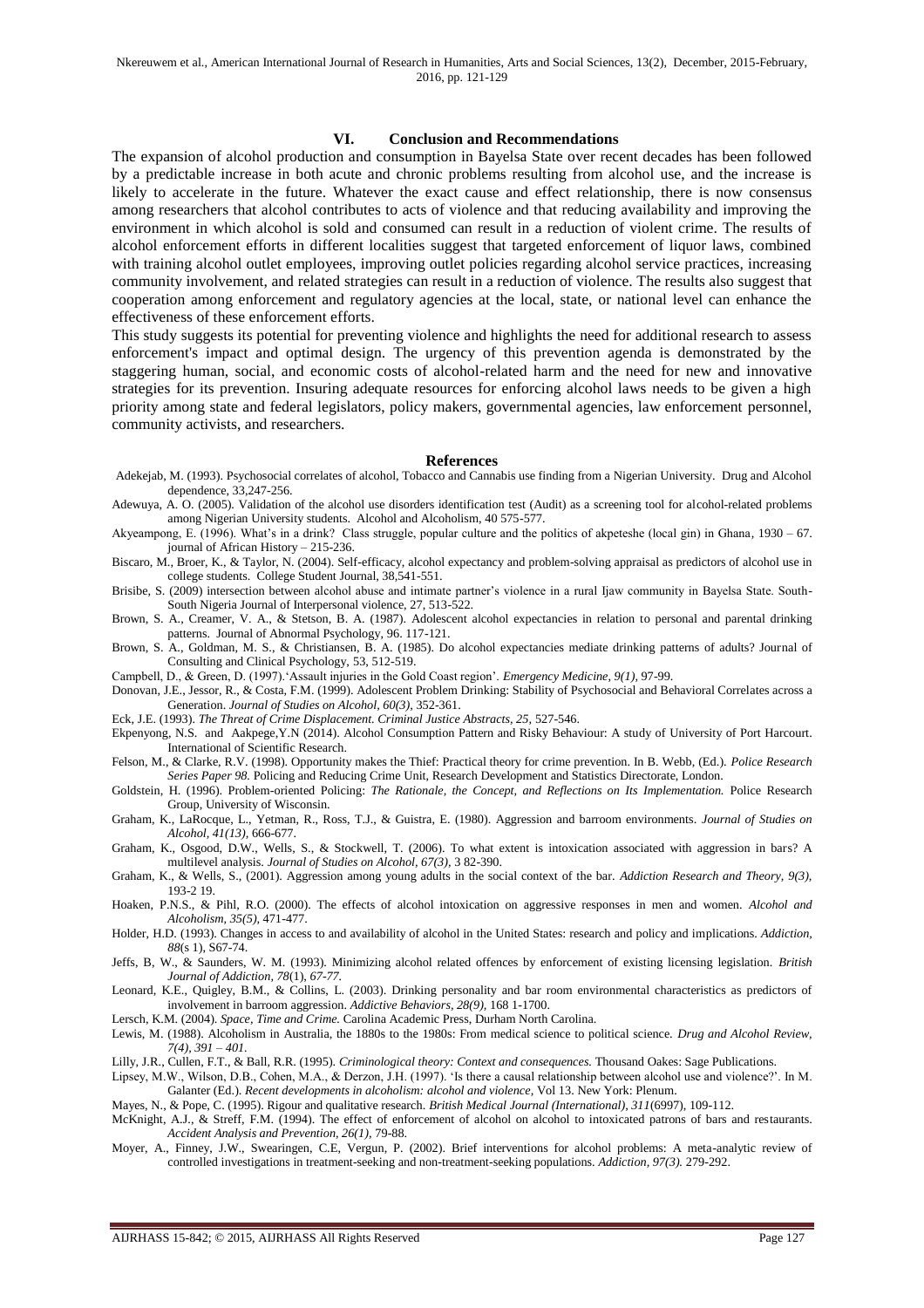- National Health and Medical Research Council. (NHMRC). (2001). *Australian Alcohol Guidelines: Health Risks and Benefits.* Canberra, Australian Government Press.
- National Institute of Justice (1991). *Drug use Forecasting: Drugs and Crime 1990 Annual Report.* Washington, DC: US Department of Justice.
- Nielsen, A.L., Martinez Jr., R. (2003). Reassessing the Alcohol and Violence Linkages: Results from a Multiethnic City. *Justice Quarterly, 20(3),* 445-469.
- Powell. K.C. (1988). Alcohol and the eastern colonies 1788-1901. *Drug and Alcohol Review, 7(4),* 403-411.
- Pratt, T.C., & Cullen, F.T. (2000). The Empirical Status of Gottfredson and Hirschi's General Theory of Crime: A Meta-Analysis. *Criminology, 38(3),* 931-964.
- Puddy, I B., Rakic, V., Dimmitt, S.B., & Beilin, L.J. (1999). Influence of patterns of drinking on cardiovascular risk factors: A review. *Addiction, 94(5),* 649-663.
- Queensland Transport. (2003). *Road trafic crashes in Queensland: A report on the road toll 2002.* Brisbane: Queensland Transport.
- Richardson, A., & Budd, T. (2003). *Alcohol, Crime and Disorder: A study of young adults.* London Home Office.
- Robb, T. (1988). Police Reports of Serious Assault in New South Wales. Assault Report No. 1. New South Wales Bureau of Crime Statistics and Research, Sydney, Australia.
- Roneck, D.W., & Bell, R. (1981). Bars, blocks and crime. *Journal of Environmental Systems, 11*(1), 35-47.
- Roneck, D.W., & Maier, P.A. (1991). Bars, blocks and crime revisited: Linking the theory of routine activities to the empiricism of "hot spots". *Criminology, 29*(4), 725-753.
- Room, R. (1988). The dialectic of drinking in Australian Life: From the Rum Corps to the wine column. *Drug and Alcohol Review, 7(4),*  413-437.
- Rotter, J. B. (1982). *The development and applications of social learning theory.* New York: Praeger.
- Scribner, R.A., MacKinnon, D.P., Dwyer, J.H. (1994). Alcohol outlet density and motor vehicle crashes in Los Angeles County cities. *Journal of Studies on Alcohol, 55(4),* 447-453
- Seagrave, J. (1996). "Defining community policing". *American Journal of Police, 15(2),* 1-22.
- Sherman, L.W., Gartin, P.R., & Buerger, M.E. (1989). Hot spots of predatory crime: Routine Activities and the criminology of place. *Criminology, 2 7(1),* 27-55.
- Sherman, L.W., & Weisburd, D. (1995). General deterrent effects of police patrol in crime "hot spots": A randomized, controlled trial. *Justice Quarterly, 12(4),* 625 – 648.
- Skog, O.J., & Bjork, E. (1988). Alcohol and violent crimes. An analysis of the 193 1-1982 trends in Norway. Oslo: SIFO.
- Smith, D.I. (1990). Effectiveness of legislative and fiscal restrictions in reducing alcohol related crime and traffic accidents. In J. Vernon (Ed.). Procedings of the Australian Institute of Criminology (AIC.
- Smith, D.I. (1988a). Effect on traffic accidents of introducing flexible hotel trading hours in Tasmania, Australia. *British Journal of Addiction, 83(2),* 219-222.
- Stockwell, T., Somerford, P., & Lang, E. (1992). The relationship between license type and alcohol related problems attributed to licensed premises in Perth, Western Australia. *Journal of Studies on Alcohol, 53(5),* 495-498.
- Strauss, A. (1987). *Qualitative analysis for social scientists.* Cambridge, MA: Cambridge University Press.
- Strauss, A., & Corbin, J. (1994). Grounded theory methodology, in N. Denzin and Y. Lincolin (Eds.). *Handbook of Qualitative Research,*  Thousand Oakes, Sage Publications.
- Strauss, A., & Corbin, J. (Eds.). (1997). *Grounded Theory in Practice.* Thousand Oaks, CA: Sage.
- Thompson, M.P., & Kingree, J.B. (2006). The roles of victim and perpetrator alcohol use in intimate partner violence outcomes. *Journal of Interpersonal Violence, 21(2),* 163-178.
- Tomsen, S. (1997). A top night: Social protest, masculinity and the culture of drinking violence. *British Journal of Criminology, 3 7(1),* 90- 102.
- Treno, A.J., Grube, J.W., & Martin, S.E. (2003). Alcohol Availability as a Predictor of Youth Drinking and Driving: A Hierarchical Analysis of Survey and Archival Data. Epidemiology and Prevention. *Alcoholism: Clinical & Experimental Research. 2 7(5),* 83 5-840.
- Treno, A.J., Gruenewald, P.J., Remer, G., Johnson, F., & LaScala, E.A. (2007) Examining multi-level relationships between bars, hostility and aggression: Social selection and social influence. *Addiction, 103*(s 1), 66-77.
- Voas, R.B., & Tippetts, A.S. (1999). *Ethnicity and Alcohol-related fatalities 1990-1994.* Report prepared for the National Highway traffic Safety Administration, Washington, D.C.
- Vold, G., Bernard, T., & Snipes, J. (2002). *Theoretical Criminology.* New York: Oxford University Press.
- Wagenaar, A.C., & Toomey, T.C. (2002). Effects of minimum drinking age laws: Review and analyses of the literature from 1960 to 2000. *Journal of Studies on Alcohol, 14(14),* 206-225.
- Walker, J., & Biles D. (1997). *An Evaluation of the Trial of Restricted Liquor Trading Hours in the Australian Capital Territory: Final Report-The Efects of 4 am Closing on Crime, Antisocial Behaviour and Public Perceptions.* Queanbeyan, New South Wales, Australia: John Walker Consultancy Services.
- Wiggers, J., Jauncy, M., Considine, R., Daly, J., Kingsland, M., Purss, K., Burrows, S., Nichols, C., & Watts, R.J. (2004). Strategies and outcomes in translating alcohol harm reduction research into practice: The alcohol linking program. *Drug and Alcohol Review, 23(3),* 355-364.
- Wiles, P., & Costello, A. (1997). *The Road to Nowhere: The Evidence for Travelling Criminals.* Home Office Research Study No, 207. Research Development Service Directorate Home office, UK.
- Williams, B.N. (1998). *Citizen perspectives on community policing: A case study in Athens, Georgia*. Albany, State University of New York Press.
- Willet, T.C. (1 964).*Criminal on the road: a study of serious motoring ofences and those who commit them.* London: Tavistock.
- Wilson, J.Q., & Kelling, G.L. (1982). Broken Windows: The police and neighbourhood safety", *The Atlantic Monthly, 243(1), 29-28.*<br>Wilson, J.Q. (1968). Varieties of Police behavior: A Sociological Study of Law Wilson, J.Q. (1968). *Varieties of Police behavior: A Sociological Study of Law and Custom and Morality.* The MIT Press, Cambridge, MA and London.
- Wood, L.J., McLean, S., Davidson, J., & Montgomery, I.M. (1995). One for the road: On the utility of citation for identifying problem hotels. *Drug and Alcohol Review, 14(1),* 115-124.
- World Health Organization, (WHO). (2007). *Alcohol and Injuries in Emergency*

*Departments: A Summary of the report for WHO Collaborative Study on*

- *Alcohol and Injuries.* Department of Mental Health and Substance Abuse and
- Department of Injury and Violence Prevention.
- Zamble, E., & Quinsey, V.L. (2001). *The Criminal Recidivism Process.* Cambridge: Cambridge University Press.